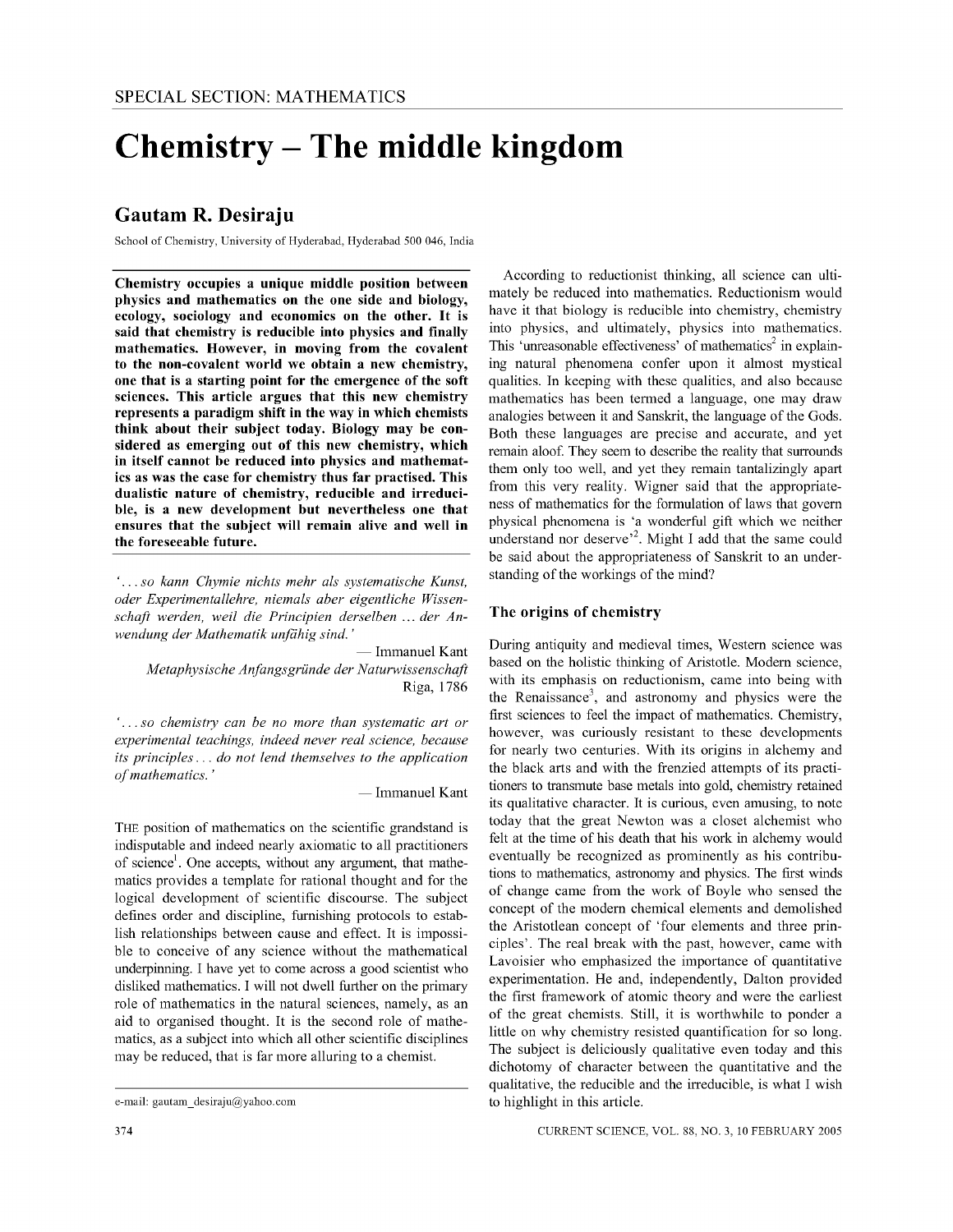#### **The nineteenth century**

Friedrich Wohler's synthesis of urea from ammonium cyanate in 1828 triggered two important developments. Until that time, urea was only obtainable from animal matter, and yet ammonium cyanate is a salt of indisputably inanimate origin. Wohler's experiment signalled the beginning of the end of vitalism as a scientific dogma<sup>4</sup>.

Secondly, organic chemistry emerged as a separate subject within the chemical domain. The philosophy of vitalism went back to 1600 with its roots in the distinction that was perceived to exist between organic and inorganic compounds. This distinction had to do with the behaviour of these compounds upon heating. Inorganic compounds could be recovered upon removing the heat source, or so this argument went, whereas organic compounds appeared to undergo mysterious and irreversible transformations when heated. This led to the thought that organic compounds were imbued with a special vital force and in tum to the belief that while organic compounds might obey the same physical and chemical laws as inorganic compounds, life could not be governed by just these laws. The synthesis of urea, an organic compound, from ammonium cyanate, an inorganic compound, sounded the death knell of the vital force theory, and the letters between Wohler and his teacher Berzelius, a staunch advocate of vitalism, make for fascinating reading even to this day.

From then onwards, chemistry in the nineteenth century was one unbridled run of synergistic analysis and synthesis. A vast amount of empirical data mostly on organic compounds were painstakingly accumulated, especially in Germany, and in the hands of grandmasters like Kekulé, Liebig, Baeyer and Willstätter, rational and reductionist thought assumed a nearly art form in chemistry. For, reductionism is nothing other than analysis and synthesis coupled together, when cause can be used to predict effect or when, and with equal validity, effect may be used to decipher cause. The object of study of these German organic chemists was the isolated molecule, and gradually there arose a considerable body of work in support of the notion that all the physical and chemical properties of a substance are characteristic of, or contained within, its molecular structure. This dogma was to persist for more than a hundred years. In my view, though, the high noon of reductionism in nineteenth century chemistry did not belong to organic chemistry but to Mendeleev and his periodic table of elements<sup>5</sup>. Even today the appeal of this table to students of chemistry is palpable. Which novitiate has not marvelled at the fact that the properties of bromine are nearly the mean of the corresponding properties of its congeners chlorine and iodine? When Mendeleev asked Lecoq to check the specific gravity of the newly discovered gallium once again because it was lower than what he had predicted, and when this value was revised upwards from 4.8 to the predicted 5.9 after careful purification of the sample, we have before us one of the most impressive examples of the success of reductionism.

All this synchronized well with other developments in the natural and social sciences. The late nineteenth century saw the zenith of the Industrial Revolution, the emergence of capitalism and colonialism as economic doctrines and the importance given to the individual in relation to the group. Aristotle's holistic thinking finally gave way to the reductionism of Darwin<sup>6</sup>. Even in chemistry, it was recognized that there were areas of the subject that were even more amenable to reduction into physics and mathematics than organic chemistry, however systematized the latter had become, and the work of Ostwald, van't Hoff and Arrhenius led to the demarcation of physical chemistry as a separate field of study<sup>7</sup>. This was an exciting and new subject in the late 19th century, the molecular biology of its time. Studies of aqueous solutions and chemical thermodynamics transformed scientific knowledge of chemical affinity. This emergence of a new discipline at the boundaries of physics and chemistry wrought deep-seated changes throughout chemistry. In turn, physical chemistry was eclipsed by its own offspring, quantum chemistry and for this we need to consider the contributions of the most outstanding chemist of all time, Pauling.

#### **The AI(I)chemist**

Linus Pauling was of the greatest significance to the growth and development of chemistry as a subject because it was he who showed conclusively the distinction between chemistry and physics. From wave mechanics to quantum chemistry is but a subtle step but the consequences are fundamental and deep-seated. Pauling's essential contribution, the concept of the covalent bond, meant that chemistry did not need physics any longer in its day-to-day functioning and operation. This articulation of chemistry as an independent subject was the handiwork of this great scientist<sup>8</sup>.

Pauling's contributions were important and varied, and extended across disciplines like crystallography, mineralogy, biology, medicine, anaesthesia, immunology and above all, structural chemistry. The basic theme that runs through his work is that one can explain the structures and properties of molecules with an understanding of the chemical bond, especially the covalent bond<sup>9</sup>. His influence may be assessed by the fact that at the time of the first edition of *The Nature of the Chemical Bond* in 1939, less than 0.01 % of today's structural information was available and yet the generalizations and conclusions he drew then on molecular structure are largely valid even today. His impact on inorganic chemistry was immediate in that he could explain the magnetic properties of transition metal coordination compounds. Curiously, however, Pauling was silent about organic chemistry even after enunciating its most basic feature, namely, that a sharing out of electrons evenly among equivalent energy states, or what chemists call hybridization of bond orbitals, leads to an explanation for the tetrahedral valences of the saturated carbon atom. This silence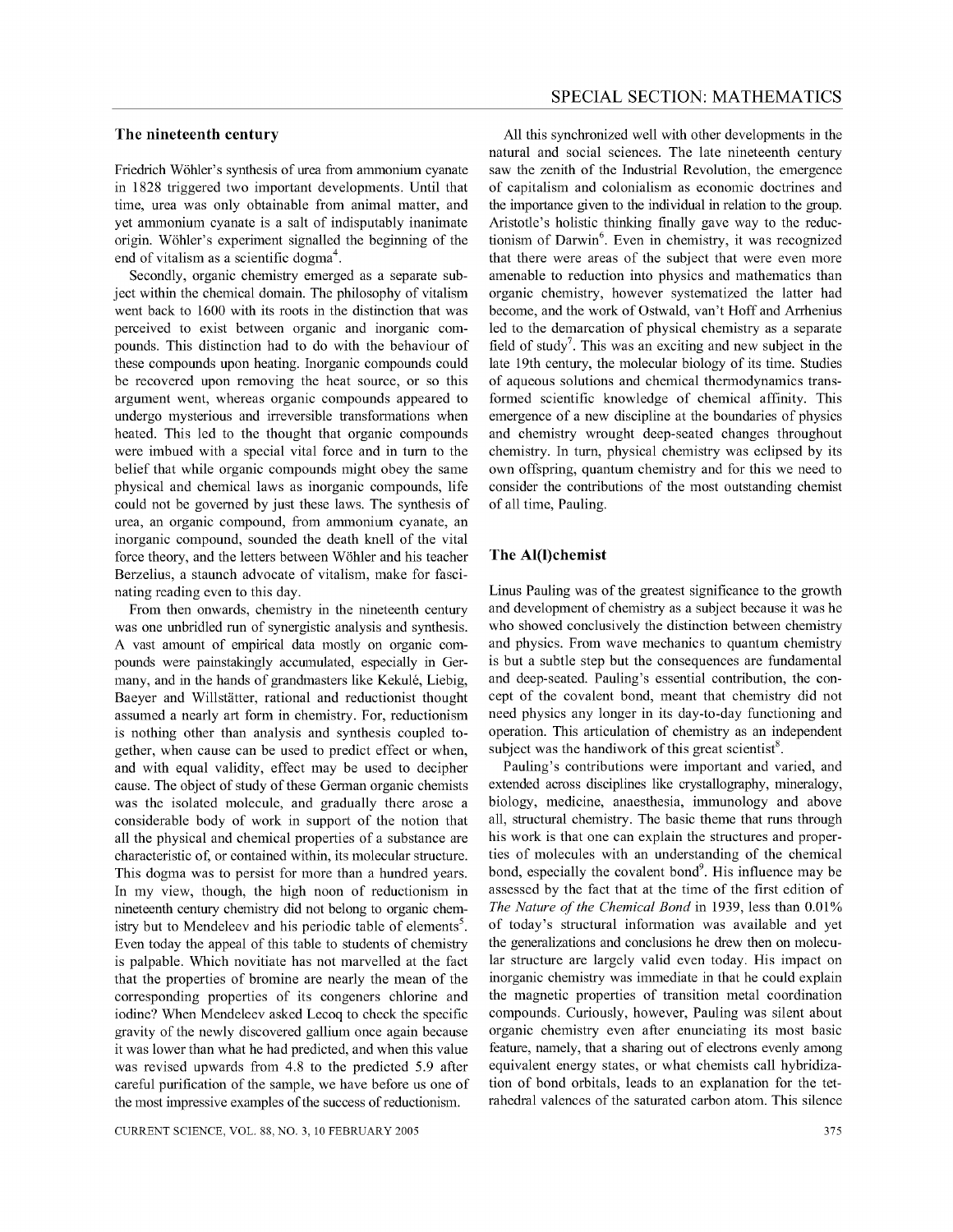has been ascribed to various reasons of a non-scientific type, but I feel that his reluctance to come to terms with organic chemistry arose from his realization that his reductionist approach could only be taken so far in this most qualitative branch of the subject. Pauling's ideas apply well to structure, reactivity and analysis but not as easily to dynamics and synthesis.

#### **Supramolecular chemistry - beyond Pauling**

Pauling's work elevated the molecule to the high altar and it was taken as the delimiter of all the important physical and chemical properties of a substance, to the extent that there was no world outside it. His formidable influence on chemistry in general might have accounted for the relatively late take-off of the subject of supramolecular chemistry, nearly seventy years after Emil Fischer enunciated his famous lock-and-key principle of enzyme  $action<sup>10</sup>$ . The scope and possibilities of this new subject were clearly enunciated by Jean-Marie Lehn<sup>11</sup>. Supramolecular chemistry literally means chemistry beyond the molecule and the main idea here is that if molecules such as A and B were to form an aggregate of the type [A.B] using weak non-covalent interactions, the properties and more significantly the functions of the aggregate need not be readily derivable from the individual properties of A and B.

This type of thinking is especially appropriate to biological systems because some of the most important biological phenomena do not involve the making and breaking of covalent bonds - the linkages that connect atoms to form molecules. Instead, biological structures are usually made from loose aggregates that are held together by weak, noncovalent interactions. Because of their dynamic nature, these interactions are responsible for most of the processes occurring in living systems. Chemists were slow to recognize the enormous variety  $-$  in terms of structure, properties and functions - offered by this more relaxed approach to making chemical compounds<sup>12</sup>.

Fischer's lock-and-key mechanism proposed that an enzyme interacts with its substrate as a key does with its  $lock<sup>13</sup>$ . This elegant mechanism contains the two main principles of supramolecular chemistry - molecular recognition and supramolecular function. The idea of molecular recognition is that it takes place provided there is compatibility between the interacting partners **A** and **B** with respect to both the geometry and the non-covalent interactions. In turn, specific recognition leads to useful and specific supramolecular functions. For example, it is important that an enzyme works only on the appropriate substrate and not on any other compound. A key without its own lock or a lock without its own key is quite useless. A without **B**, or **B** without A, is meaningless in a functional context.

The implications are profound as far as the reductionist approach to chemistry is concerned. Reductionism in chemistry, that is the explanation of chemical phenomena in

physical and mathematical terms, began with Wohler and progressed through Pauling until the present time. But with the arrival of supramolecular chemistry, chemists looked more closely at the reduction of biology into chemistry. Can biology be really reduced into chemistry? If so, what are the implications? How do life processes work at a molecular level? How does one differentiate life from non-life? The fantastic levels of specificity achieved by biological machines may still, in principle, be reduced to the chemistry of weak interactions.<sup>14</sup> Yet, a reductionist approach is simplistic beyond the extreme. One may apply reductionist arguments in going from biology to chemistry but one would lose so much detail that it would be impossible to reconstruct the original from the reduction. Living and non-living matter differ not in content but rather in organizational complexity - and our understanding of this theme may well turn out to be the biggest breakthrough in modem chemistry.

#### **Complex and complicated - emergence**

Supramolecular chemistry provides a convenient introduction to chemists about the notion of complexity. At the outset, it is necessary to distinguish between the terms *complex* and *complicated.* A complicated system, like a high precision Swiss chronometer, consists of many components each of which is well understood in isolation. The functioning of such a system is also fully understood and derivable from the functions of the individual components. A characteristic of a complicated system is that if one of the components stops working, the whole system can quickly grind to a halt. Therefore when one designs a complicated system, one builds in redundancy. A complex system is, however, quite different. Complexity is well illustrated by the continuous flow of traffic through an intersection of many roads, such as is seen in large American cities. There may be as many as ten roads approaching the intersection and any vehicle may approach from any road and proceed onwards through the intersection onto any other road, all this taking place without any vehicle ever stopping at the intersection. The functioning of a complex system is not easily understood from the functioning of its individual components. For example, a traffic intersection of ten roads is not easily designed or derived from an intersection of say, four roads. Returning to chemistry, a 20-step synthesis of a natural product with several stereocentres is an example of a complicated system. A supramolecular synthesis as exemplified by the crystallization of a small organic molecule or the folding of a protein<sup>15</sup>, or the spread of cancer in living tissues<sup>16</sup> are examples of complexity. If functional complicated systems need to incorporate redundancy (many doctoral students working on the natural product synthesis and all doing essentially the same things), complex systems are characterized by adaptability (crystal polymorphism<sup>17</sup>, biological signalling pathways<sup>18</sup> in the spread of cancer).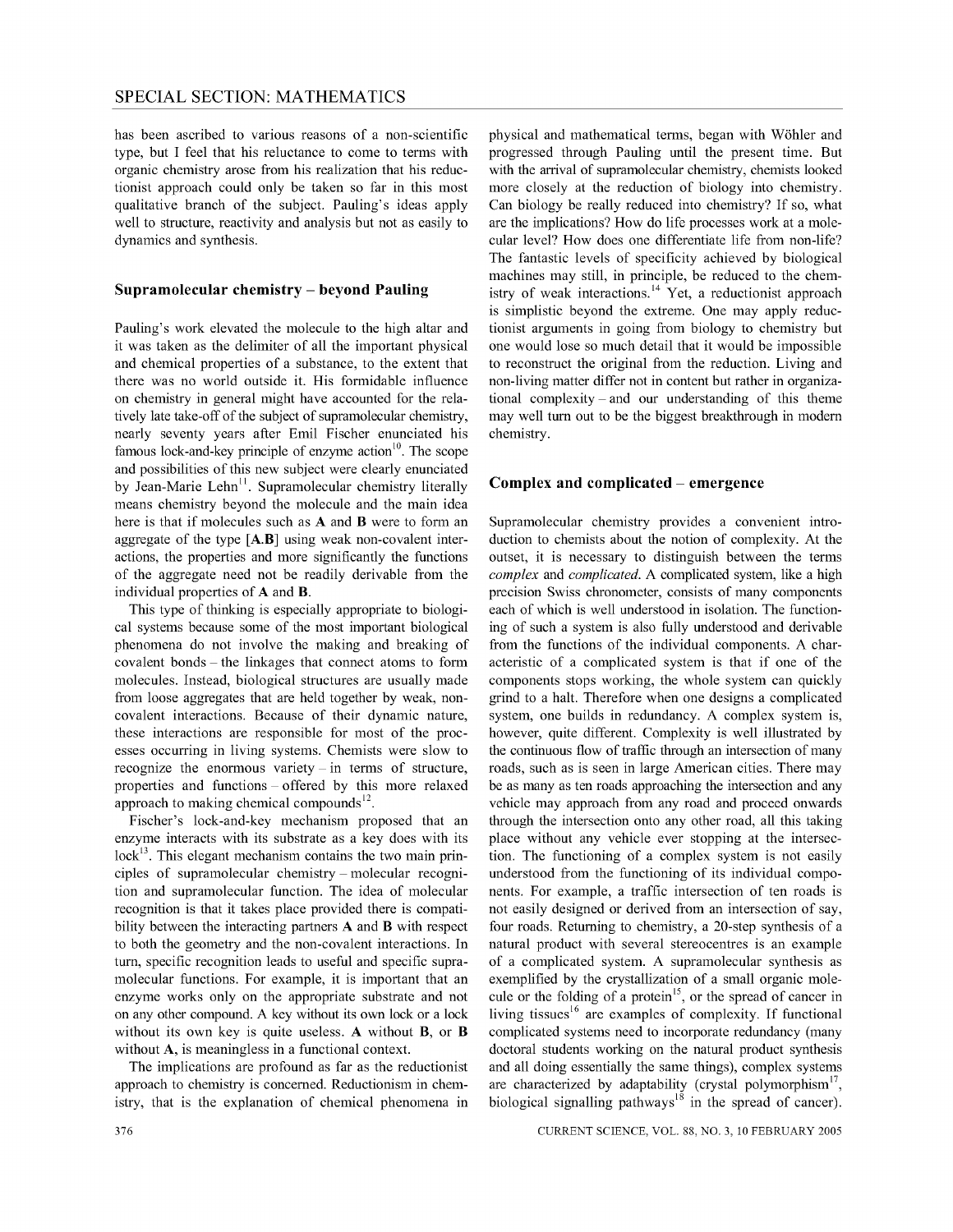Unlike a complicated system, a complex system does not necessarily break down because one of the components is not present or working. It merely modifies or mutates. If one of the roads leading to the busy traffic intersection were to be blocked, traffic on the other roads would continue to move largely unimpeded. If one were to change the solvent in a crystallization experiment, one might obtain another polymorph<sup>19</sup>, and when one tries to fight cancer with a new drug, the disease adapts itself so that it attacks the cell using another pathway.

Closely allied to the notion of complexity is the idea of *emergence <sup>20</sup> .* Emergent phenomena are structures, behaviours, events or patterns that arise only when a large number of individual agents (molecules, cells, water droplets, musical notes, ants, birds, people, stars) somehow aggregate. Unless a critical number of agents act together, the phenomenon does not occur. An emergent property is created when something becomes more than the sum of its parts. The whole is difficult to predict from the properties of individual parts and it is no surprise then that supramolecular chemistry is full of emergent phenomena. Crystallization, for example, is a process of complex pattern formation arising from cooperative behaviour between components, and is still very hard to predict<sup>21</sup>.

Emergence and reductionism are nearly antithetical. Reductionism implies the ease of understanding one level in terms of another. Emergent properties are, however, more easily understood in their own right than in terms of lower level properties. This suggests that emergence is a psychological property and not a metaphysical absolute. A property is classified as emergent based at least in part on the difficulty of an observer deducing the higher level property from the lower level property. Conversely, an increase of knowledge about the way certain effects are obtained in a system may reveal that they are decomposable into the effects contributed by the subcomponents of that system. In the mid-19th century, the reaction of sodium hydroxide (NaOH) and hydrochloric acid (HCl) to give NaCl and H20 was quoted as an emergent property, as it was held that the properties of NaCl and  $H_2O$  are not understandable from the aggregate of the properties of NaOH and HCl (for instance NaOH and HCl are both corrosive while NaCl and  $H_2O$  are harmless)<sup>22</sup>. After the electronic structure of atoms was known, the above reaction became easily understandable. In the end, complexity is a temporal attribute. What is complex today might become merely complicated tomorrow, or even trivial, like the acid-base neutralization reaction given above.

A useful way of looking at mathematics and its relationship to the physical and natural sciences is in terms of emergence. Rather than say that biology can be reduced into chemistry, which can then be reduced into physics and finally into mathematics, one could say that biology emerges out of chemistry, which emerges out of physics, which emerges out of mathematics, which emerges out of the mind contemplating the Absolute, like Sankara's doctrines of *advaita.* We note that each level of investigation (mathematics, physics, chemistry, biology) has its own explanatory relationships, and yet if we check carefully there is no 'added extra' coming in from anywhere. There are no mysterious ingredients added as we proceed from a lower level to a higher level. The only place from which these value additions can emerge is the mind. Hence one concludes again that emergent phenomena are psychological in nature.

An analogy from the world of music is appropriate here. From the twelve notes in geometric progression that are used in the well-tempered scale of Western music, one progresses to the 22 microtones or *srutis* within an octave in Indian music<sup>23</sup>. *Ragas* or musical forms/moods, are characterized by the use of particular microtones that occur within smaller frequency ranges located around the twelve notes<sup>24</sup>. But if this were all, a raga would be reducible into srutis. This is clearly not the case. In the Carnatic system, one obtains pairs of ragas like Darbar and Nayaki, Aarabhi and Devagandhari, or Surati and Kedaragaula wherein the microtones are practically identical but their structuring, scaffolding and emphasis *(raga svarupa)* are so different that even a non-expert can distinguish between the ragas in any pair. In the Hindustani system, one has the raga trio of Puriya, Marwa and Sohini where again one perceives a similar effect. So rather than say that Darbar and Nayaki can be reduced to Kharaharapriya (the parent scale of microtones which is one of 72 possibilities called *melakartas* $)^{24}$ , one could more constructively say that Darbar and Nayaki emerge out of Kharaharapriya. The value addition again arises from within the mind, and ragas then surely emerge out of srutis.

#### *Emergent properties*

In supramolecular chemistry, one makes higher level aggregates (supermolecules) from lower level entities (molecules) using weak intermolecular interactions as a glue.

*Crystal structure prediction.* Crystallization is the ultimate supramolecular reaction, just as the crystal is the ultimate supermolecule. A molecule may be said to consist of several functionalities or functional groups  $[F_1, F_2, \ldots, F_n]$ and during crystallization, these functionalities come together through a process of molecular recognition and utilizing weak interactions to generate supramolecular synthons  $[S_1, S_2, \ldots, S_N]^2$ . The conjunction of particular supramolecular synthons uniquely defines a crystal structure. However, there are two serious problems that arise when one attempts to predict the outcome of crystallization.

(i) The number of possible supramolecular synthons is large because the intermolecular interactions are weak.

$$
S_1 = F_1 \dots F_1
$$
  $S_4 = F_1 \dots F_4 \dots F_5$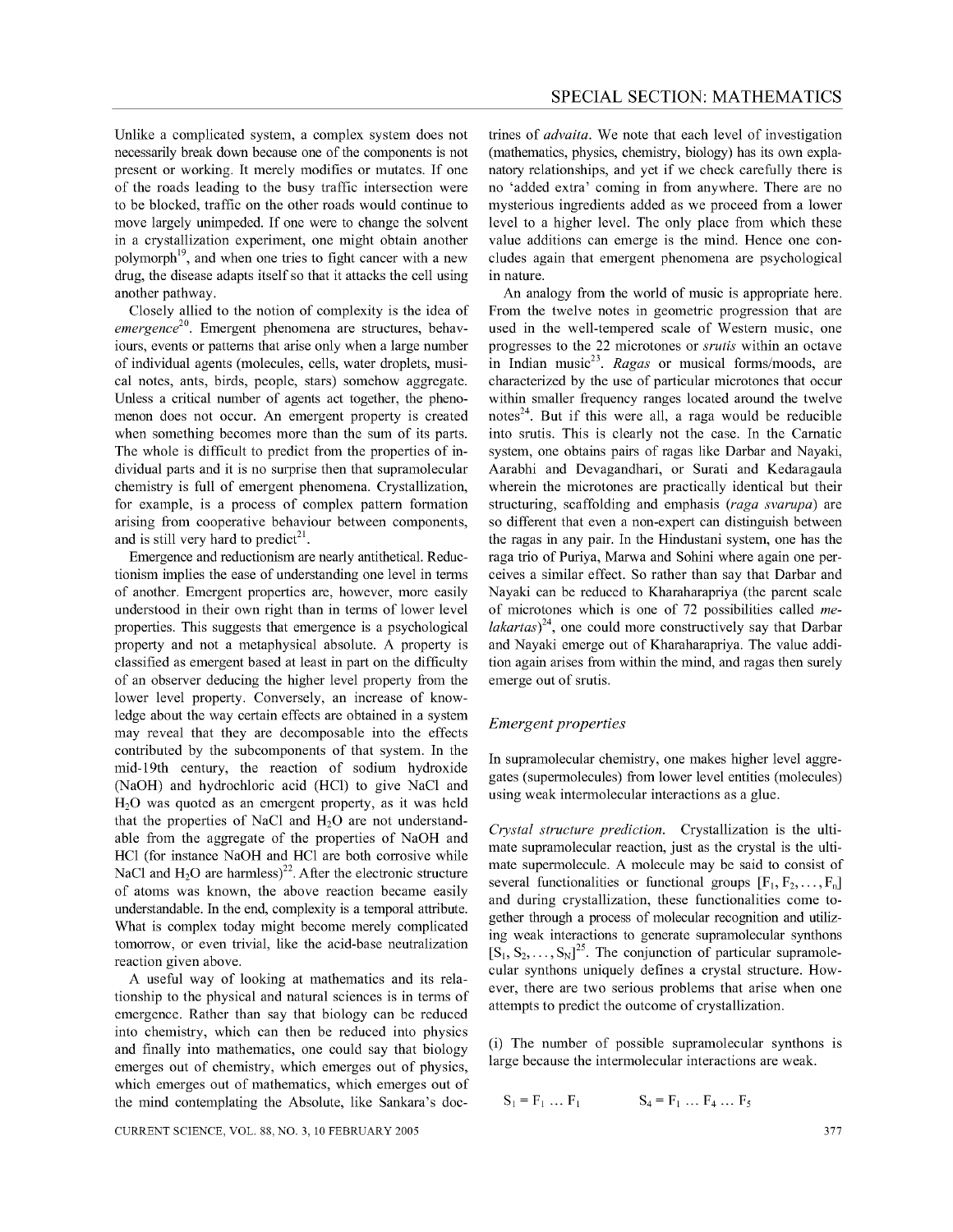| $S_2 = F_1  F_2$                    | $S_5 = F_2  F_3$                |
|-------------------------------------|---------------------------------|
| $S_3 = F_1  F_2$<br>$\Delta \sim 1$ | $S_6 = F_2  F_3  F_4$ and so on |
| $F_2$                               | F۰                              |

From this it is obvious that the number of possible supramolecular synthons quickly becomes very large, even though the appearance of some supramolecular synthons will preclude the formation of others.

(ii) Interference from remote functionalities may be unpredictable. One notes that instead of say,  $S_1$  appearing from the association of  $F_1$  and  $F_1$ , it may associate preferentially with  $F_2$  to give  $S_2$  because of the presence (or absence) of some  $F_i$  in another location of the molecule, with  $F_i$  seemingly unrelated or unconnected with either  $F_i$ or  $F_2$ .

Both these problems are endemic and it is for good reason that the prediction of a crystal structure of a small organic molecule (higher level property) from the structural formula (lower level property) has been deemed to be one of the most challenging scientific problems of the 21st century<sup>21,26</sup>.

*Hydrogen bridges* - *water aggregates.* The hydrogen bridge, or hydrogen bond, is an interaction  $X-H...A$  wherein an electropositive H-atom acts as a bridge between two electronegative atoms  $X$  and  $A$ . There are many varieties of hydrogen bond and the energies associated with X-H and H...A may be widely different to nearly the same<sup>27,28</sup>. Although the phenomenon has been studied extensively for a century, it is surprising that there are no rules that allow the chemist to estimate the geometry and energetics of the hydrogen bridge from the formulas of the interacting molecules. This indicates that chemists have so far not been able to understand the hydrogen bridge phenomenon in all its complexity<sup>29</sup>. While this is, in general, true of all intermolecular interactions, the hydrogen bridge is the most important interaction in molecular recognition, supramolecular chemistry and biology and therefore it merits special mention as an emergent property.

In this connection, hydrogen bond arrangements that involve water are most fascinating. Water is almost a philosophical abstraction. Hardly a molecule in the usual sense, its surface is composed entirely of strong hydrogen bond donor and acceptor regions. It is small but supramolecularly very potent. Therefore it plays a crucial role in molecular association and aggregation – and indeed for life itself. Water is found associated with other molecules, and with itself, in many ways. The study of liquid water is fascinating and there are 'different' types of water molecules present<sup>30</sup>. These are characterized by different geometrical coordinations (supramolecular synthons), by different dynamical properties (slow, fast) and different locations (surface, bulk). In crystals water occurs in a myriad environments, bound to itself or to other molecules. The amazing feature of these patterns is that new ones are constantly being discovered<sup>31</sup>. There seem to be no limit to the variety of water. .. water association patterns. Clearly this is an important example of an emergent property of fundamental importance.

*Fluorinated compounds.* The supramolecular behaviour of the halogens (fluorine, chlorine, bromine, iodine) is still very difficult to understand<sup>32</sup>. Reference has already been made to the periodic law in connection with Cl, Br and 1. However, this law breaks down more or less regularly in supramolecular chemistry and the properties of Br are not the mean of the corresponding properties of Cl and 1. In supramolecular chemistry, Br behaves more or less like Cl, or more or less like I, *depending on the system under consideration.* Accordingly, Br-atom interactions are emergent properties.

Fluorine is even more complex. If one takes a hydrocarbon and successively replaces the H-atoms by F-atoms, the boiling point rises (as it is expected to) for a while but after the extent of fluorination crosses a critical value, the boiling points begin to fall. The boiling point of the perfluoro derivative may even be lower than that of the original fully hydrogenated compound. For example, the boiling point of methane and its fluorinated derivatives are as follows: CH<sub>4</sub> (-161.5°C), CH<sub>3</sub>F (-78.4°C), CH<sub>2</sub>F<sub>2</sub> (-51.7°C), CHF<sub>3</sub> (-82.2°C), CF<sub>4</sub> (-128.0°C). Such behaviour is not seen in the other halogens. For example, the boiling points of the corresponding chloromethanes are: CH<sub>3</sub>Cl ( $-24.2$ °C); CH<sub>2</sub>Cl<sub>2</sub> (39.5°C); CHCl<sub>3</sub> (61.2°C); CCl<sub>4</sub> (76.0°C). No one has been able to explain such anomalies satisfactorily. Fluorine is also unusual in that the so-called 'fluorous' compounds with many C-F bonds (say, teflon) are neither hydrophilic or hydrophobic. But a fluorous molecule is not simply a fluorine-rich molecule - perfluorohexane is fluorous but hexafluorobenzene is not. So a new concept of fluorophilicity/fluorophobicity is invoked,  $33$  but no one has really been able to quantify this. Many drugs that are in active clinical use today contain fluorine but no one knows just why the F-atom is so ubiquitous in medicinal chemistry. As a sampling, one might mention Allergan, Cifran, Clinoril, Dalmane, Diflucan Haldol, Lescol, Orap, Prozac and Uftoral (all registered trademarks). Again, the C-F group is unable to accept hydrogen bonds like the c-o and C-N groups, although fluorine is more electronegative than oxygen and nitrogen. Truly, fluorine chemistry is one of the last frontiers in chemical research and emergence is more or less rampant<sup>34</sup>.

To summarise, universality in the behaviour of complex systems often reveals itself in forms that are essentially independent of the details of microscopic dynamics. A representative paradigm of complex behavior in nature is cooperative evolution, seen in structural and supramolecular chemistry as self-assembly and crystallization (chemical sociology). The interaction of individuals gives rise to a wide variety of collective phenomena that strongly differ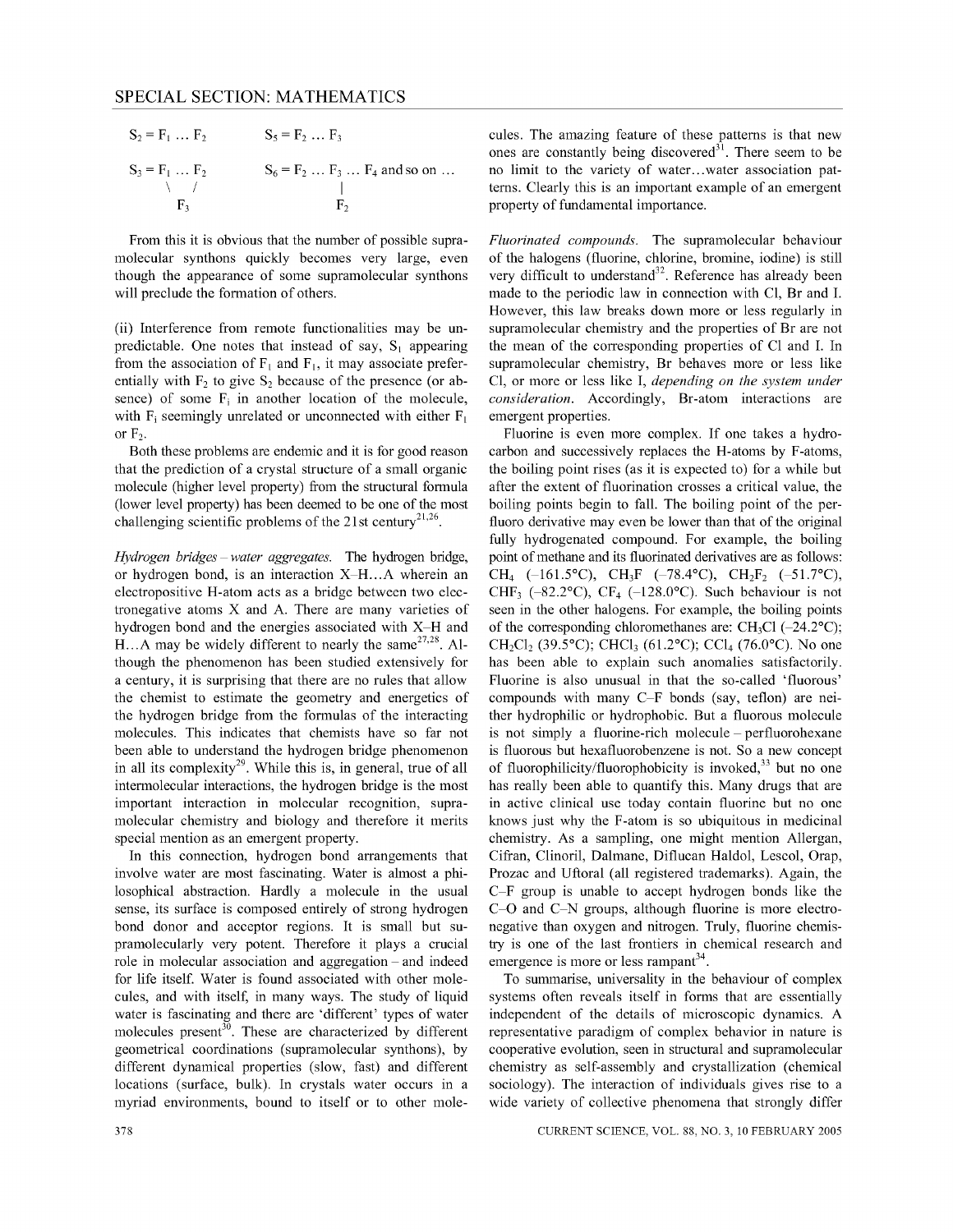from individual dynamics such as demographic evolution, cultural and technological development, and economic activity. Each human is part of a family of six billion members.

#### **The middle kingdom**

Chemistry is poised midway among the sciences, straddling the space between physics and mathematics on the one side, and biology, ecology, sociology, economics and the higher sciences on the other. The history of chemistry from the early 19th to the late 20th centuries represents the consolidation of reductionist and Paulingesque thought, the triumph of inductive and deductive logic in synthesis as seen in the work of Woodward, Corey and others<sup>35</sup>, and defines a tightly knit body of work that, in the end, is more or less reducible into physics and finally mathematics<sup>36</sup>. Much of this chemistry was built with concepts and models like acidity/basicity, electronegativity/electropositivity, oxidation/reduction, hardness/softness, enthalpy/entropy, kinetics/thermodynamics, reactivity/selectivity, electrophilicity/nucleophilicity, hydrophobicitylhydrophilicity and chirality/achirality. Although most of these models cannot be rigorously derived from physics and mathematics, they still constitute a continuum with these more exact sciences. This continuity was established through physical chemistry, which enjoyed a dominant role in the development of chemistry as a whole during the 20th century. Chemistry is oceanic with respect to factual information, but it has always been contained with respect to the number of concepts and models that were required to understand all these facts.

In contrast, the reduction of biology to chemistry has always been problematic $3^7$ . The appearance of supramolecular chemistry on the scene in the late 20th century stimulated new thinking about the relationship of chemistry with biology. This new chemistry is less about structure and more about organization, less about reactivity and more about dynamics, less about synthesis and more about association. All this represents a paradigm shift in the way in which chemists think about their subject today<sup>38</sup>. The argument is that biology and the other higher sciences may be considered as emerging out of this new chemistry, *which in itself cannot be reduced into physics and mathematics* as was the case for chemistry as it has been practiced thus far. An entirely new set of properties can emerge from the interplay of macrosystems that are not related directly to their component atoms and molecules<sup>39,40</sup>. The idea of emergence is being linked to biological pathways and this approach is being used to explain the evolution of complex self-organizing systems in a way that opens up a huge discontinuity from physics and 20th century chemistry. Living systems are viewed as autonomous self-reproducing entities that operate upon information, that originates at the molecular level by covalent chemistry, transferred and processed through non-covalent chemistry, expanded

in complexity at the system level and are ultimately changed through reproduction and natural selection $4l$ .

This new chemistry then promises to be the language of biology in the same way that mathematics is the language of physics and the older chemistry<sup>1</sup>. As a language, the new chemistry shares much with mathematics. While biology cannot exist without chemistry, (supramolecular) chemistry seems to develop well without biology<sup>42,43</sup>. When chemistry is used in biology, it is only a small fraction of the totality of chemistry that is so used. In other words, there is a large surplus of chemistry that is not even relevant to biology. This is a characteristic of a language. To paraphrase Jean-Marie Lehn, chemistry is all about diver $sity<sup>11</sup>$  but biology does not need all this diversity. Biology is about complexity and in the process of emerging from (supramolecular) chemistry, complexity builds itself around the chemical core.

Chemistry then occupies a unique middle position in the scientific arena. Its development thus far may be traced as an emergence from the harder sciences, physics and mathematics. In moving from the covalent to the noncovalent world, however, it enters totally different territory, a domain that is a starting point for the development of the softer sciences. This dualistic nature of chemistry is a new development but one that ensures that the subject will remain robust in the foreseeable future. It has been bemoaned that most of the important problems in chemistry have been solved and that all that remains now is to fill in the details. Nothing could be further from the truth. Almost imperceptibly, and in silent revolution, the subject has evolved so dramatically that future possibilities for the middle kingdom appear almost limitless.

- 1. Sarukkai, S., Science studies. *Economic and Political Wkly, 30*  August 2003, pp. 3647-3702.
- 2. Wigner, E. P., *Commun. Pure Appl. Math.,* 1960,13.
- 3. Leicester, H. M., *The Historical Background of Chemistry,* Wiley, New York, 1956.
- 4. Gupta, S., *Nature,* 2000, 407, 677.
- 5. Strathern, P., *Mendeleev·s Dream. The Quest for the Elements,*  Penguin, London, 2000.
- 6. Davies, K. G., *Nature,* 2000, 407, 135.
- 7. Laidler, K. *I., The World of Physical Chemistry,* OUP, Oxford, 1993.
- 8. Desiraju, G. R., *Nature,* 2000, 408, 407.
- 9. Pauling, L., *The Nature of the Chemical Bond and the Structure of Molecules and Crystals,* Cornell University Press, Ithaca, 1939.
- 10. Fischer, E., *Ber. Dtsch. Chem. Ges.,* 1894,27,2985.
- 11. Lehn, I.-M., *Supramolecular Chemistry. Concepts and Perspectives,* Verlag Chemie, Weinheim, 1995.
- 12. Desiraju, G. R., *Nature,* 2001, 408, 407. 13. Behr, I.-P. (ed.), *The Lock and Key Principle,* Perspectives in Supra-
- molecular Chemistry, Wiley, Chichester, 1994, vol. 1. 14. Stoddart, I. F. (ed.), Special issue of *Acc. Chem. Res.* on molecular machines, 2001, 34(6).
- 15. Dunitz, I. D. and Scheraga, H. A., *Proc. Natl. Acad. Sci., 2004,*  101, 14309.
- 16. *TIME* magazine Special issue on cancer, 28 May 2001.
- 17. Bernstein, *I., Polymorphism in Molecular Crystals,* Clarendon, Oxford, 2002.

CURRENT SCIENCE, VOL. 88, NO.3, 10 FEBRUARY 2005